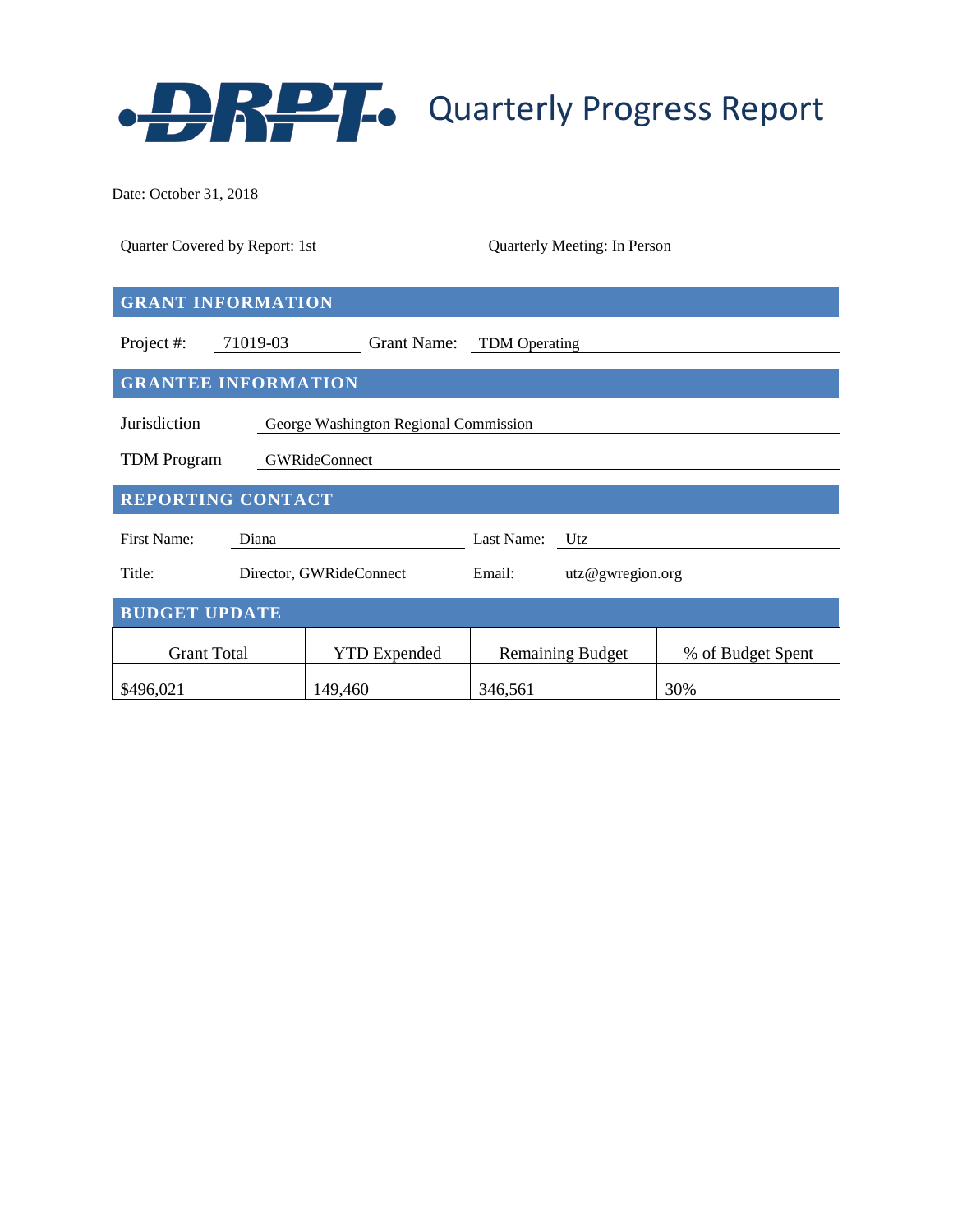# PROJECT ACTIVITY UPDATE

#### **FREE MATCHING PROGRAM**

#### MATCH 4,000 RIDESHARE CLIENTS AND PRODUCE 4,000 LETTERS/PACKETS

# NOTABLE 1ST QUARTER PROGRESS/ACCOMPLISHMENTS

The first quarter of 2019 was extremely successful for GWRideConnect. We matched 1,233 new and previous applicants with existing vanpools, carpools and transit options. We had 289 new applicants to the program this quarter, 60 more than last quarter. Over 1,500 non-applicants and vanpool operators were assisted with TDM information and matching this quarter.

#### UNANTICIPATED DEVELOPMENTS OR CHALLENGES WITH COMPONENT

■ Click here to enter text.

# ANTICIPATED 2ND QUARTER PROGRESS

• Click here to enter text.

#### EXPRESS MATCH / EMAIL 3,300 NEW APPLICANTS TO VANPOOLS WITH VACANCIES

#### NOTABLE 1<sup>ST</sup> OUARTER PROGRESS/ACCOMPLISHMENTS

 Applicants in the GWRideConnect database were express matched 1,542 times this quarter hopefully filling empty seats on vanpools with vacancies.

#### UNANTICIPATED DEVELOPMENTS OR CHALLENGES WITH COMPONENT

■ Click here to enter text.

## ANTICIPATED 2ND QUARTER PROGRESS

Click here to enter text.

#### CONDUCT DATABASE SURVEYS OF 4,800 APPLICANTS TO MAINTAIN DATABASE ACCURACY AND IMPROVE MATCHING EFFECTIVENESS

# NOTABLE 1ST QUARTER PROGRESS/ACCOMPLISHMENTS

 In July, 2018 staff distributed 2,035 surveys to database clients. The purpose of the survey was to update database records and to offer additional assistance if needed. 1,437 applicants were assisted by either updating their data record or providing a fresh match list as a result of the returned surveys.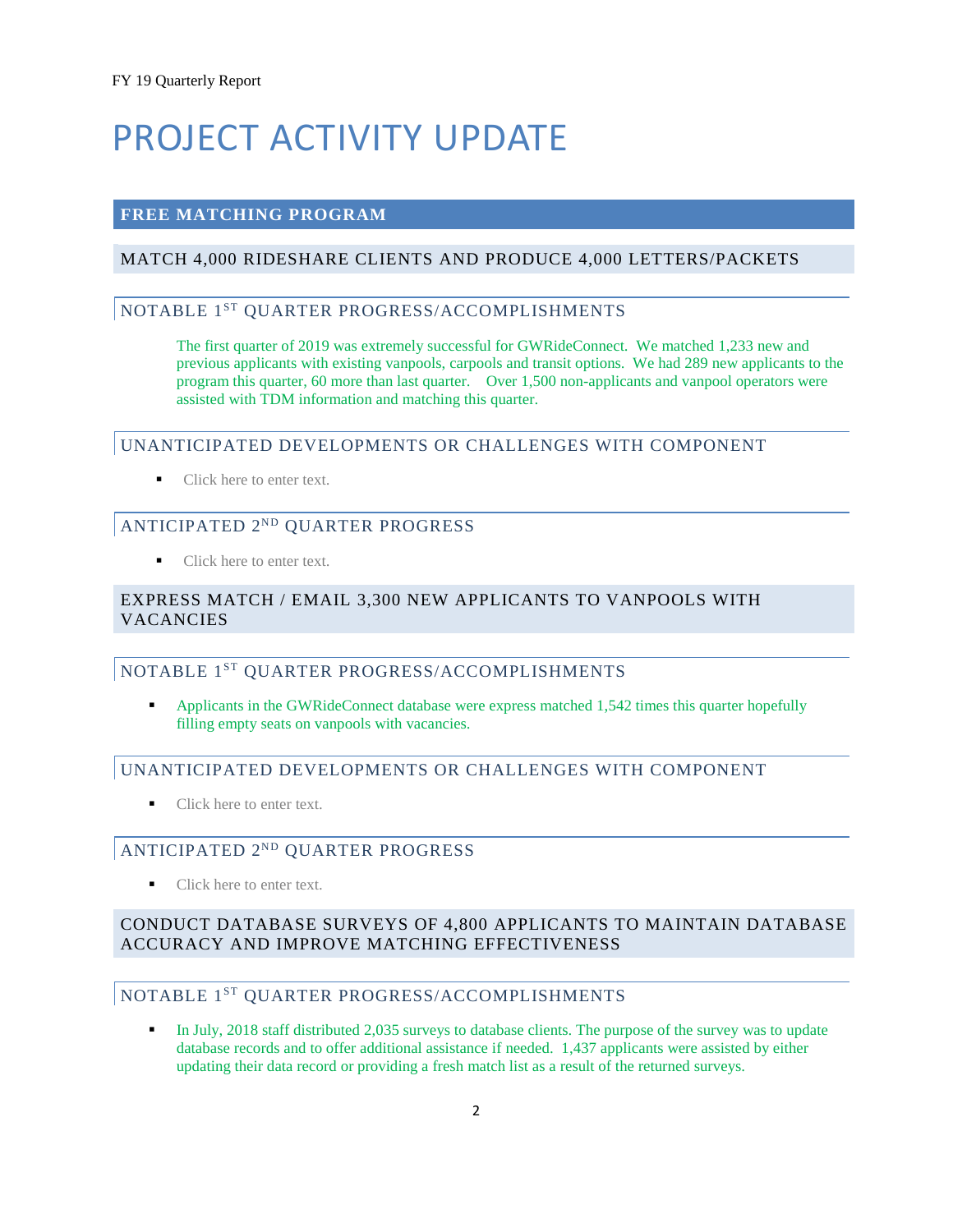### UNANTICIPATED DEVELOPMENTS OR CHALLENGES WITH PROJECT

■ Click here to enter text.

## ANTICIPATED 2ND QUARTER PROGRESS/ACTIVITY

■ Click here to enter text.

#### ASSIST ALL CLIENTS THAT CONTACT GWRIDECONNECT AND HELP PROVIDE OR ANSWER TRANSPORTATION / TDM RELATED QUESTIONS.

#### NOTABLE 1ST QUARTER PROGRESS/ACCOMPLISHMENTS

 GWRideConnect strives to assist all clients that contact the program both in and outside of the region. GWRideConnect assisted at least 2,000 clients within the region this quarter and over 170 outside of the region.

## UNANTICIPATED DEVELOPMENTS OR CHALLENGES WITH PROJECT

• Click here to enter text.

#### **GWRIDECONNECT WEBSITE**

#### UPDATE THE GWRIDECONNECT WEBSITE WEEKLY THROUGHOUT FY19

# NOTABLE 1ST QUARTER PROGRESS/ACCOMPLISHMENTS

Staff spent at least 16 hours in database management this quarter updating the website to keep it running smoothly and to also keep contents fresh. Staff is working to completely redesign the website and will launch a new design this fiscal year. The idea is to make material easier to find with a site that is easier to navigate.

#### UNANTICIPATED DEVELOPMENTS OR CHALLENGES WITH COMPONENT

■ Click here to enter text.

## ANTICIPATED 2ND QUARTER PROGRESS

■ Click here to enter text.

MONITOR THE NUMBER OF VISITORS TO THE GWRIDECONNECT WEBSITE AND THE SPECIFIC PAGES TO INCLUDE IN QUARTERLY REPORTS AND TO DETERMINE VISITOR TRAFFIC.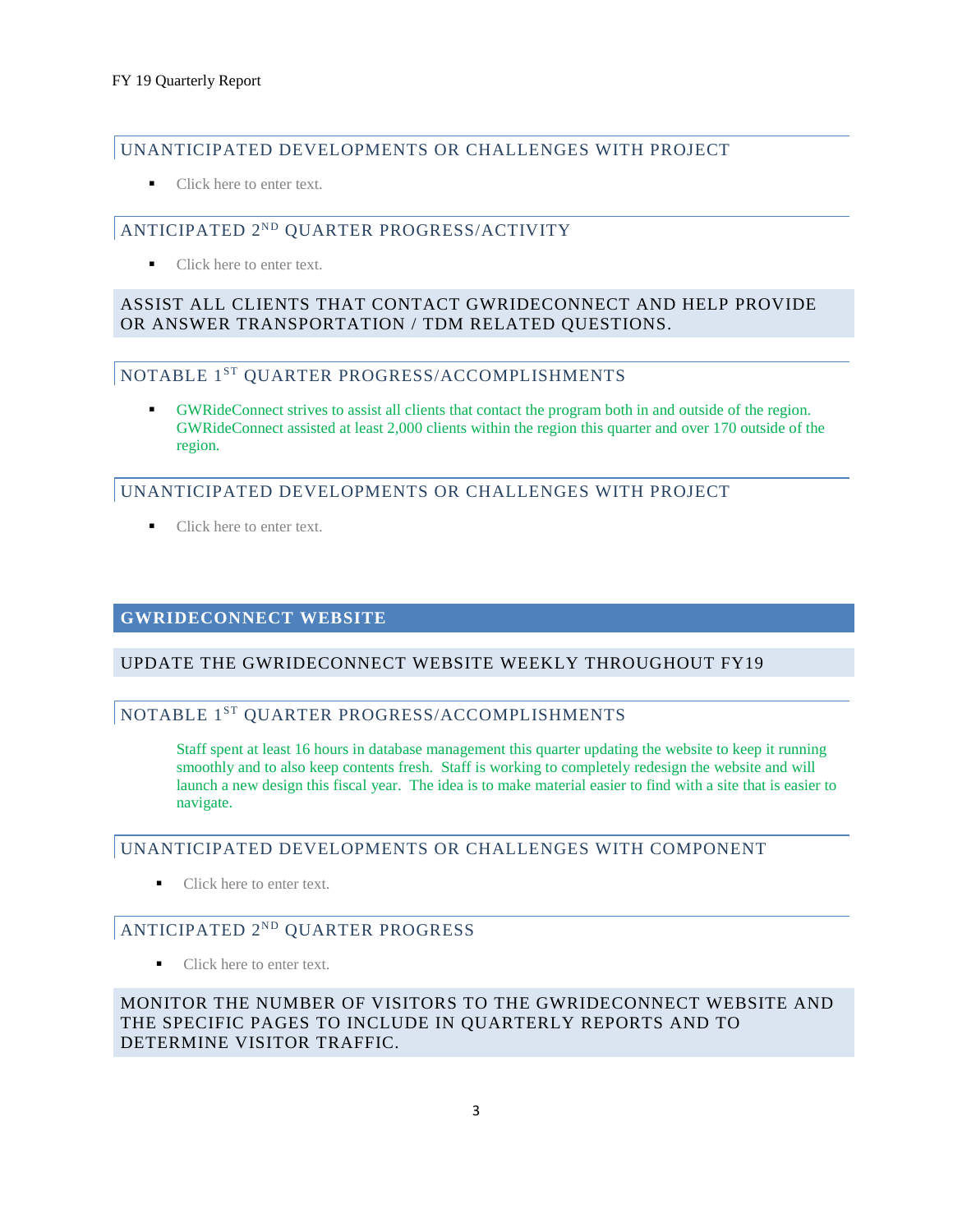#### NOTABLE 1ST QUARTER PROGRESS/ACCOMPLISHMENTS

 This quarter the program had 17,974 visitors to the website with 13,821 unique pageviews. August was the busiest month with over 6,000 visitors. The Vanpool Connections page remains the most popular webpage followed by Transit Options. The website has become a clearing house of transit and transportation alternatives in the GW region.

#### UNANTICIPATED DEVELOPMENTS OR CHALLENGES WITH COMPONENT

Click here to enter text.

#### ANTICIPATED 2ND QUARTER PROGRESS

Click here to enter text.

#### **FOLLOW UP**

#### EMAIL OUT FOLLOW UP SURVEYS ON WEEKLY BASIS TO ALL NEW APPLICANTS.

#### NOTABLE 1ST QUARTER PROGRESS/ACCOMPLISHMENTS

 All new GWRideConnect clients receive a follow up survey to determine if they were successful in finding a ride or if they need additional assistance. This quarter 289 clients received follow up surveys. Unfortunately we still have a very low return rate on these. Due to the large number of existing clients requesting assistance we assume that clients simply contact the program again if additional assistance is needed and do not return the survey.

#### UNANTICIPATED DEVELOPMENTS OR CHALLENGES WITH COMPONENT

Click here to enter text.

#### ANTICIPATED 2ND QUARTER PROGRESS

Click here to enter text.

#### TRACK PLACEMENT OF RETURNED SURVEYS TO DETERMINE PLACEMENT FROM SOV TO HOV AND RECORD THE MODES.

#### NOTABLE 1ST QUARTER PROGRESS/ACCOMPLISHMENTS

Work still continues in this area although there is still a low return rate on surveys.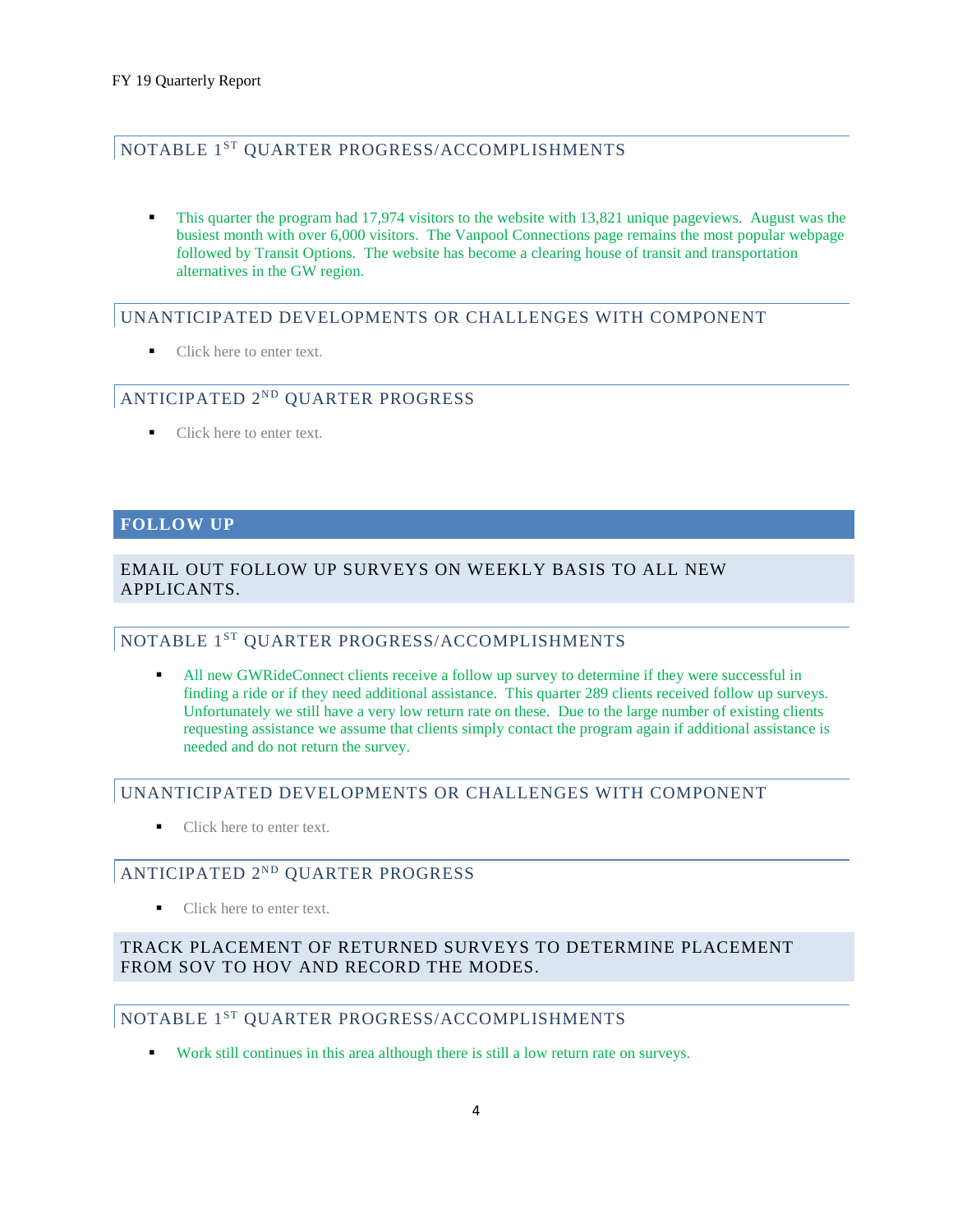#### UNANTICIPATED DEVELOPMENTS OR CHALLENGES WITH COMPONENT

Click here to enter text.

# ANTICIPATED 2ND QUARTER PROGRESS

Click here to enter text.

#### UPDATE THE DATABASE AS REQUIRED BY ANY CORRECTIONS MADE ON RETURNED SURVEYS.

# NOTABLE 1ST QUARTER PROGRESS/ACCOMPLISHMENTS

 Staff works on a large number of returned Commuter Connections, "Still interested in Ridesharing?" surveys as they are emailed to us through the Commuter Connections program. Once received both the GWRideConnect and the Commuter Connections databases are updated and additional information is sent out as requested.

#### UNANTICIPATED DEVELOPMENTS OR CHALLENGES WITH PROJECT

Click here to enter text.

# ANTICIPATED 2ND QUARTER PROGRESS/ACTIVITY

Click here to enter text.

#### **VANPOOL FORMATION, MAINTENANCE AND ASSISTANCE**

#### ASSIST NEW OPERATORS OR GROUPS VIA EMAIL, PHONE, OR IN PERSON IN FORMING VANPOOLS.

# NOTABLE 1ST QUARTER PROGRESS/ACCOMPLISHMENTS

 Staff assisted in the formation of 11 new vanpools this quarter. Vanpool operators or groups that contact the program are counseled on vanpool start up and given all of the information that they need to start their pool. Once the pool is established it is entered into both databases and posted on the website. Start-up subsidies like Van Start and the Vanpool Alliance begin and pools start receiving updated match lists and express match information with passenger names.

#### UNANTICIPATED DEVELOPMENTS OR CHALLENGES WITH COMPONENT

■ Click here to enter text.

# ANTICIPATED 2ND QUARTER PROGRESS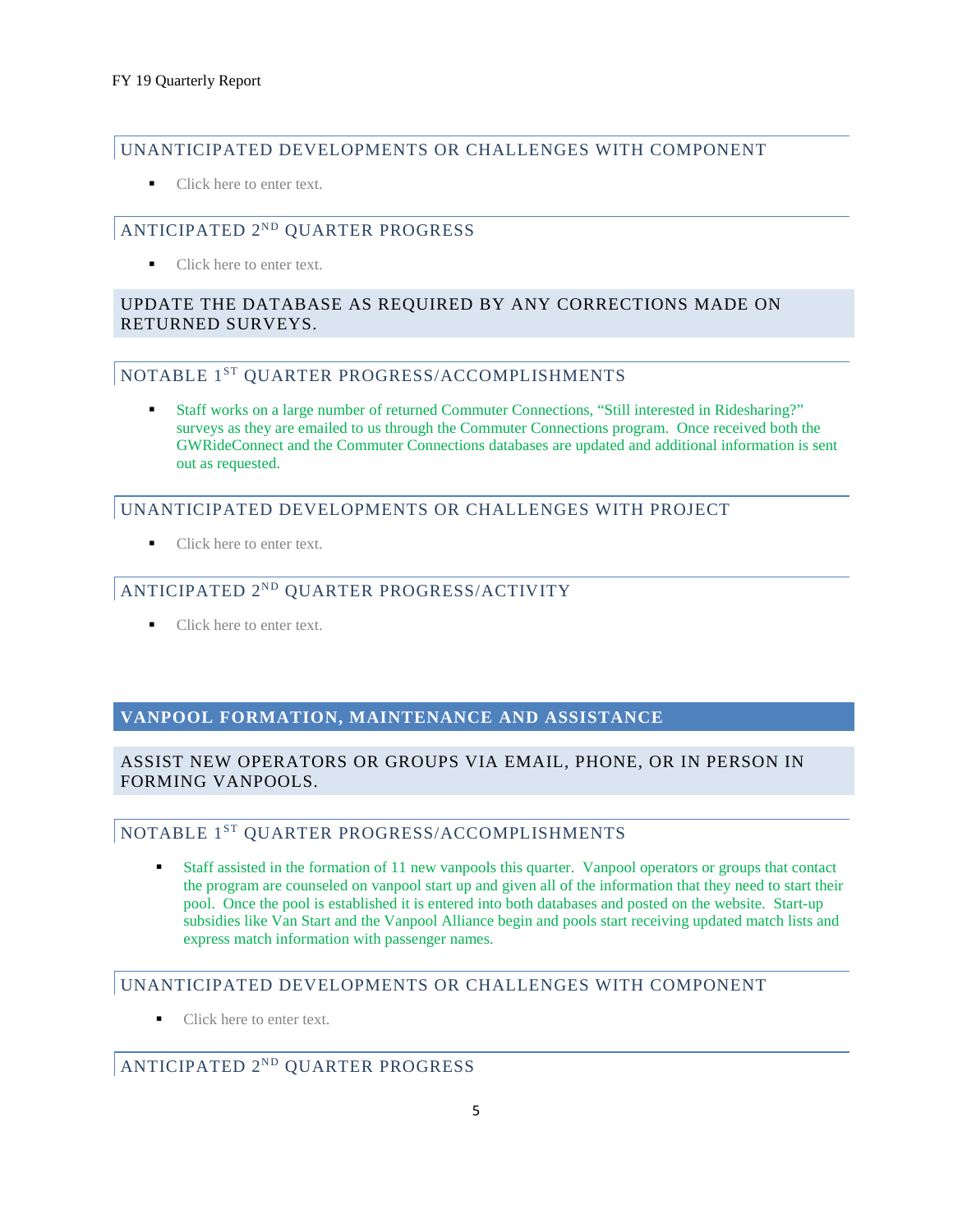Click here to enter text.

#### VANPOOL CONNECTIONS WEBPAGE -MAINTAIN, MONITOR VISITORS, AND PROVIDE FOLLOW UP TO ALL VANPOOL PAGE REQUESTS, POST NEW VANPOOLS WITH VACANCIES ON PAGE.

#### NOTABLE 1<sup>ST</sup> QUARTER PROGRESS/ACCOMPLISHMENTS

 The Vanpool Connections webpage is the most popular page on the GWRideConnect website. It contains information on vanpool start up as well as lists vanpools with vacancies. Many GWRideConnect clients visit this page to locate vanpools. All clients seeking contact information on vanpools listed on the website must enter their name and email address to unlock this information on the webpage. All clients then receive a thank you email from GWRideConnect offering a link to fill out a rideshare application to receive a complete list of vanpools going to their work area. This results in additional applicants to the program. All vanpools that receive subsidies are required to post their pool on the Vanpool Connections page.

#### UNANTICIPATED DEVELOPMENTS OR CHALLENGES WITH COMPONENT

■ Click here to enter text.

# ANTICIPATED 2ND QUARTER PROGRESS

■ Click here to enter text.

#### VAN START -CONDUCT VAN START PROGRAM FOR THE I-95 CORRIDOR THROUGH THE I-395 TMP FUNDING AND THROUGH GWRIDECONNECT /CMAQ FUNDING.

## NOTABLE 1ST QUARTER PROGRESS/ACCOMPLISHMENTS

 GWRideConnect is conducting two Van Start programs this year. One which includes vanpools that traverse the I-95 corridor and the other where vanpools travel any portion of 1-395. Both programs have separate funding sources and are monitored separately. This quarter staff assisted 7 vanpools with both of these programs. Both programs could benefit greatly from more advertising and awareness.

## UNANTICIPATED DEVELOPMENTS OR CHALLENGES WITH PROJECT

■ Click here to enter text.

# ANTICIPATED 2ND QUARTER PROGRESS/ACTIVITY

Click here to enter text.

EXPRESS MATCH- CONTINUE PROGRAM CONDUCTED THROUGH THE GWRIDECONNECT DATABASE WHERE ALL NEW VANS OR VANS WITH VACANCIES ARE EMAILED NEW RIDERS AS THEY COME INTO THE GWRIDECONNECT PROGRAM.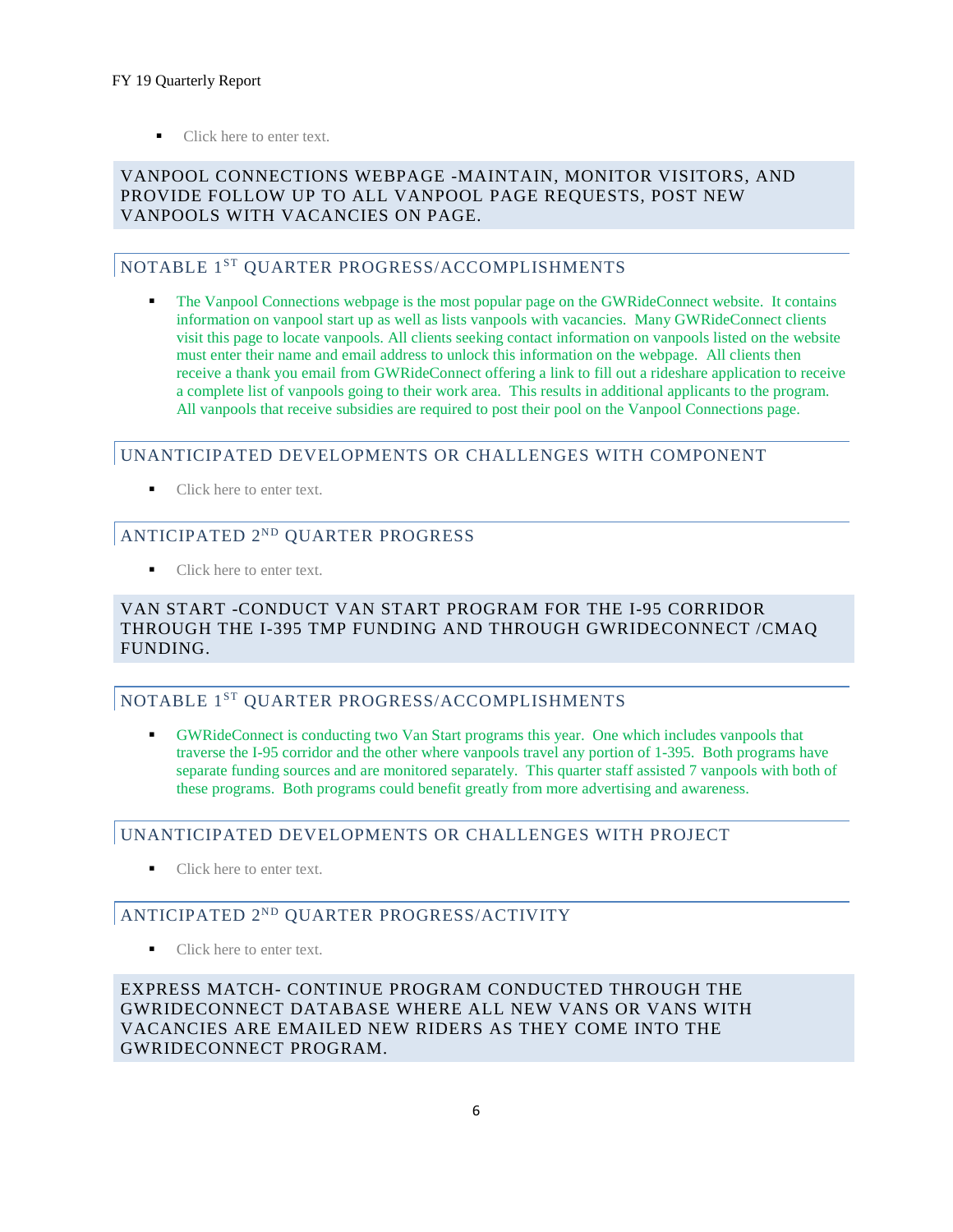# NOTABLE 1ST QUARTER PROGRESS/ACCOMPLISHMENTS

 Express matching remains a popular tool to help keep vanpools with vacancies full. This quarter 1,337 applicants were "express matched" to vanpools that needed additional passengers.

#### UNANTICIPATED DEVELOPMENTS OR CHALLENGES WITH PROJECT

Click here to enter text.

## ANTICIPATED 2ND QUARTER PROGRESS/ACTIVITY

• Click here to enter text.

VANPOOL ALLIANCE - STAFF WILL ASSIST IN EDUCATING, PROMOTING AND ENCOURAGING VANPOOL OPERATORS BOTH EXISTING AND NEW START UP POOLS TO PARTICIPATE IN THE VANPOOL ALLIANCE PROGRAM. THIS PROGRAM GENERATES 5307 FUNDS THAT FLOW BACK TO THE REGION.

# NOTABLE 1ST QUARTER PROGRESS/ACCOMPLISHMENTS

 Staff continues to inform all new vanpools and potential vanpools about this important program and then sends them directly to the Vanpool Alliance for further information.

#### UNANTICIPATED DEVELOPMENTS OR CHALLENGES WITH PROJECT

Click here to enter text.

# ANTICIPATED 2ND QUARTER PROGRESS/ACTIVITY

Click here to enter text.

#### **ADVANTAGE SELF-INSURANCE POOL PROGRAM**

#### ASSIST ALL OPERATORS IN THE STATE OF VIRGINIA IN ENROLLING VANPOOLS INTO THE PROGRAM.

# NOTABLE 1ST QUARTER PROGRESS/ACCOMPLISHMENTS

 Staff continues to operate the Advantage Self-Insurance program and is pleased to see that program continuing to grow. Staff spent 245 hours administering the program this quarter due to the fact that the program is critical to private vanpooling in Virginia. Currently, Advantage has 347 vanpools enrolled in the program that are from multiple regions in the State. Advantage has 79 active members.

#### UNANTICIPATED DEVELOPMENTS OR CHALLENGES WITH COMPONENT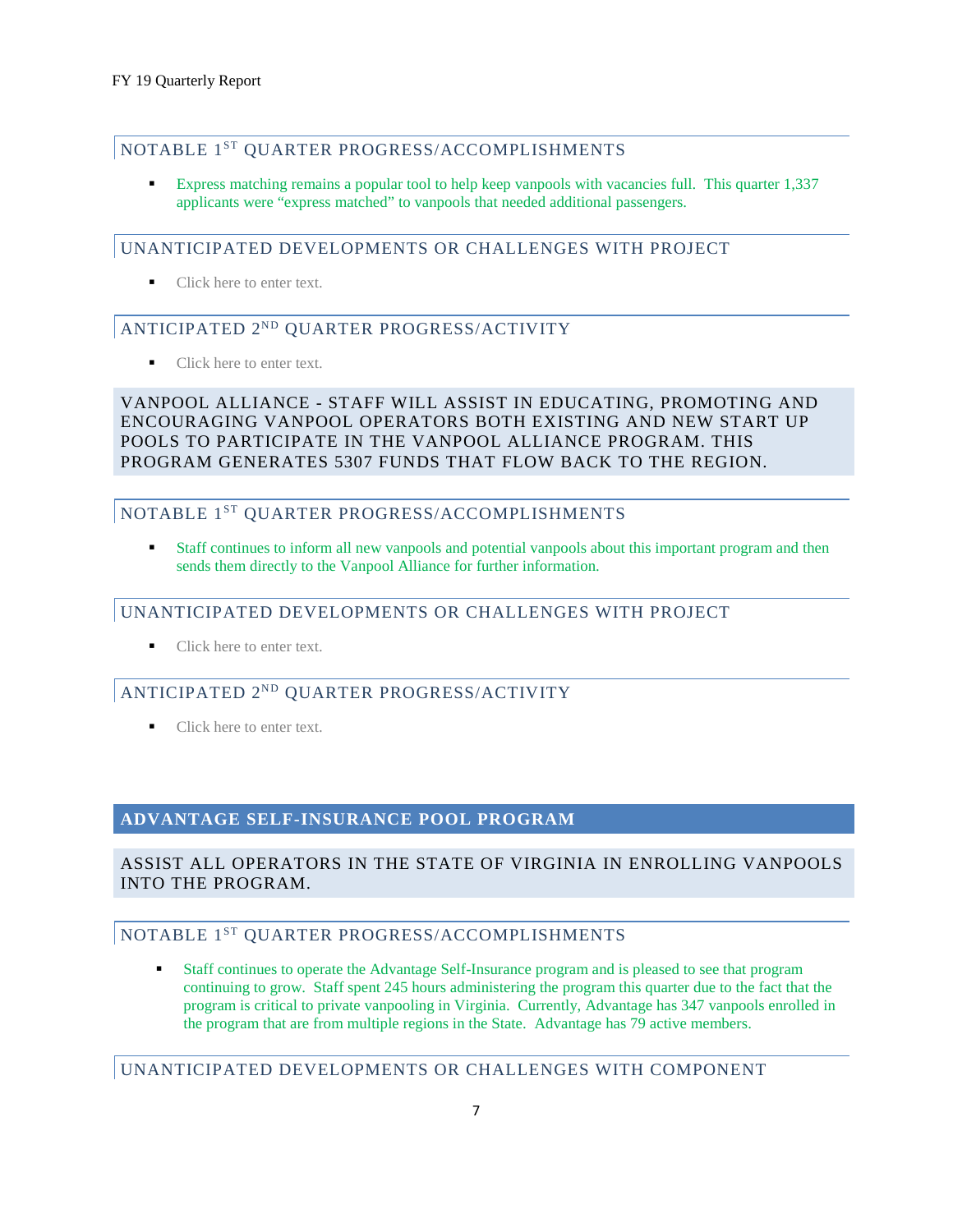#### FY 19 Quarterly Report

Click here to enter text.

# ANTICIPATED 2ND QUARTER PROGRESS

• Click here to enter text.

#### PROVIDE DRM WITH MONTHLY REPORTS ON PROGRAM ACTIVITY AND PREMIUMS COLLECTED; PROVIDE 4 QUARTERLY REPORTS TO DRM.

#### NOTABLE 1ST QUARTER PROGRESS/ACCOMPLISHMENTS

- Staff submitted the first quarterly report to DRM on October 25, 2018. The Advantage program collected and transferred \$131,740 in membership fees (premiums) this quarter from 68 vanpool program members.
- **Prior to submitting the quarterly report GWRideConnect staff sent 3 monthly reports to the Division of** Risk Management.

## UNANTICIPATED DEVELOPMENTS OR CHALLENGES WITH COMPONENT

None

#### ANTICIPATED 2ND QUARTER PROGRESS

• Click here to enter text.

#### ASSIST ACTIVE ADVANTAGE MEMBERS IN BILLING, ENROLLMENT, ISSUING CERTIFICATES OF INSURANCE, PROVIDING GENERAL CLAIMS INFORMATION AND WORKING WITH DMV.

## NOTABLE 1ST QUARTER PROGRESS/ACCOMPLISHMENTS

 Staff assisted the 79 enrolled Advantage members with billing, enrollment of new vanpools, issuing Certificates of Insurance and corresponding insurance cards, providing claims information and DMV assistance. Staff is on call daily to assist with these endeavors.

#### UNANTICIPATED DEVELOPMENTS OR CHALLENGES WITH PROJECT

Click here to enter text.

## ANTICIPATED 2ND QUARTER PROGRESS/ACTIVITY

Click here to enter text.

#### RENEW THE WEB HOSTING CERTIFICATE WITH PARSONS BRINCKERHOFF.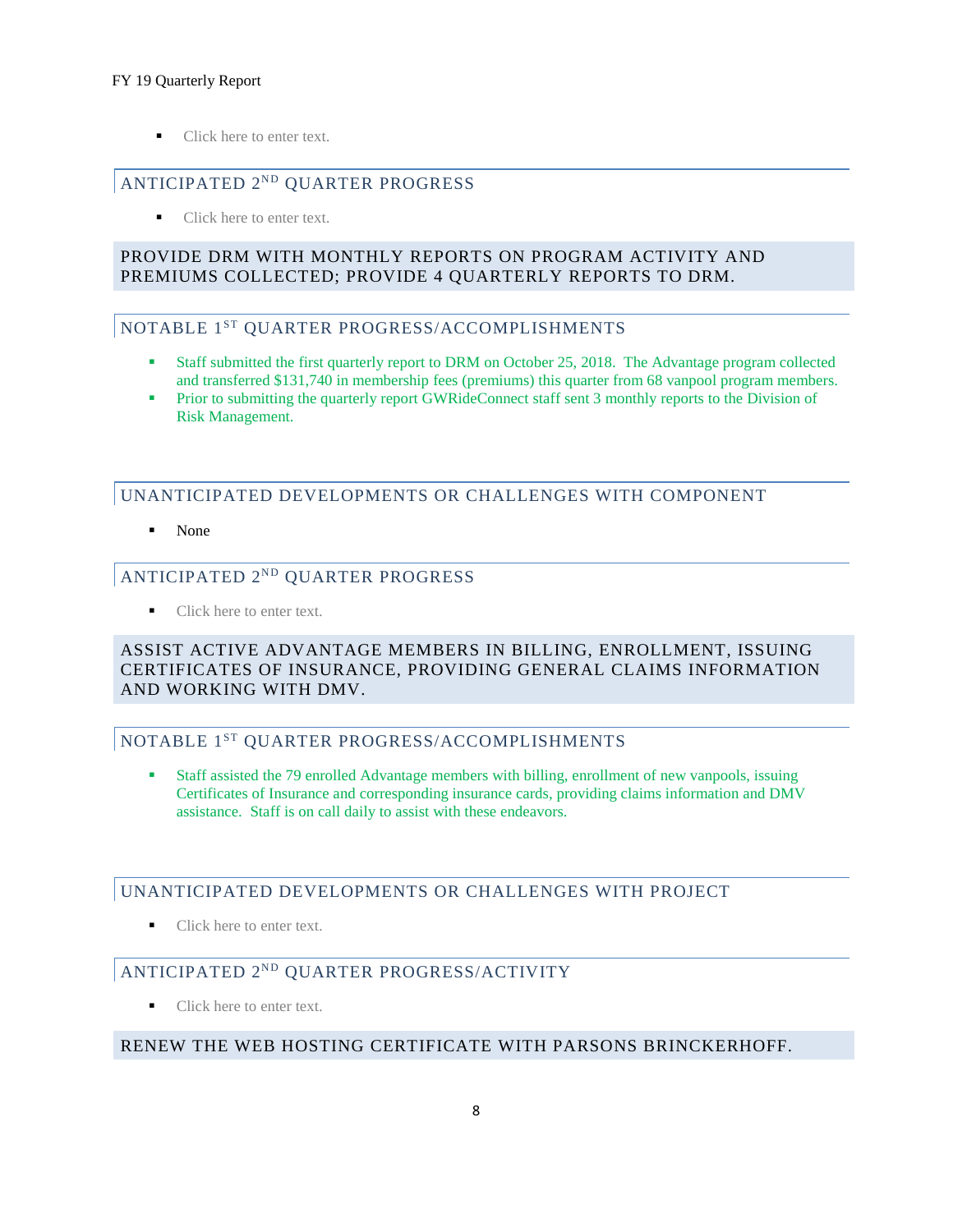#### NOTABLE 1ST QUARTER PROGRESS/ACCOMPLISHMENTS

This certificate will be renewed in January, 2019.

#### UNANTICIPATED DEVELOPMENTS OR CHALLENGES WITH PROJECT

Click here to enter text.

# ANTICIPATED 2ND QUARTER PROGRESS/ACTIVITY

Click here to enter text.

#### DEVELOP AN ANNUAL CONTRACT WITH PARSONS BRINCKERHOFF TO PROVIDE ADVANTAGE WEBSITE MAINTENANCE AND SOFTWARE ASSISTANCE.

#### NOTABLE 1<sup>ST</sup> QUARTER PROGRESS/ACCOMPLISHMENTS

This will be investigated this fiscal year.

#### UNANTICIPATED DEVELOPMENTS OR CHALLENGES WITH PROJECT

■ Click here to enter text.

#### ANTICIPATED 2ND QUARTER PROGRESS/ACTIVITY

■ Click here to enter text.

#### **TRANSIT OPTIONS: COMMUTER BUS, FRED BUS, VRE AND METRO PROMOTION AND SUPPORT**

SUPPORT COMMUTER BUS IN THE REGION BY LISTING THE RUNS IN THE GWRIDECONNECT DATABASE WHICH APPEAR ON MATCH LISTS THAT GO OUT TO COMMUTERS.

#### NOTABLE 1ST QUARTER PROGRESS/ACCOMPLISHMENTS

 Staff continues to list all commuter bus runs in the GWRideConnect database. These runs appear as transit options on match lists that are distributed to all clients. Staff distributed 289 additional bus schedules in rideshare packets. The transit options page had over 4,000 visitors this quarter and remains a very popular webpage.

UNANTICIPATED DEVELOPMENTS OR CHALLENGES WITH COMPONENT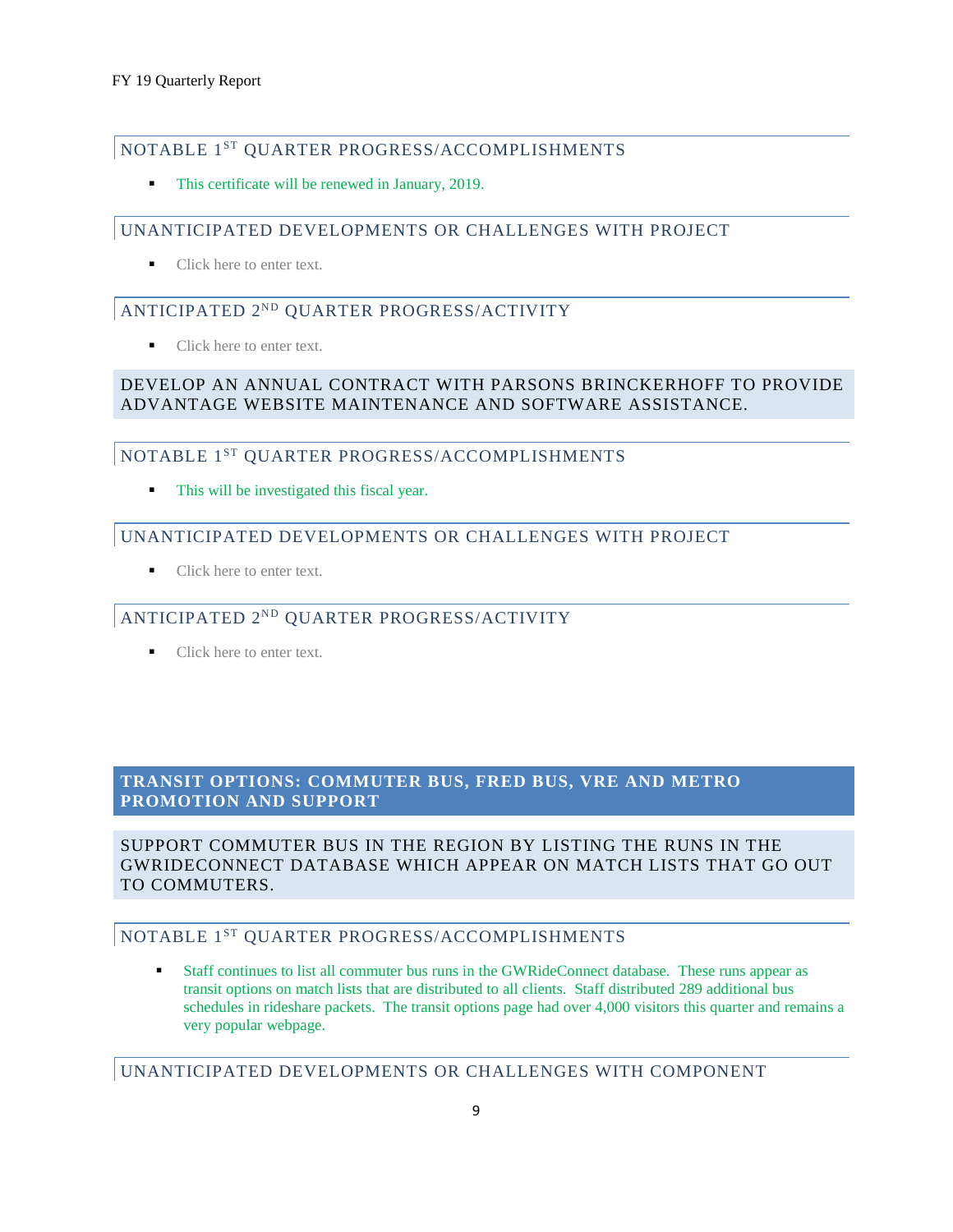#### FY 19 Quarterly Report

Click here to enter text.

# ANTICIPATED 2ND QUARTER PROGRESS

• Click here to enter text.

## DISTRIBUTE FRED BUS SCHEDULES.

# NOTABLE 1ST QUARTER PROGRESS/ACCOMPLISHMENTS

- Staff has been working with FRED to promote a commuter service to the VRE trains from Caroline County.
- GWRideConnect distributed 289 FRED schedules to clients this quarter.

#### UNANTICIPATED DEVELOPMENTS OR CHALLENGES WITH COMPONENT

■ Click here to enter text.

# ANTICIPATED 2ND QUARTER PROGRESS

Click here to enter text.

#### ATTEND FRED PUBLIC TRANSIT ADVISORY BOARD MEETINGS AND SERVE ON COMMITTEES.

## NOTABLE 1ST QUARTER PROGRESS/ACCOMPLISHMENTS

 Staff attended the July PTAB meeting this quarter and also attended a meeting to discuss a feeder / commuter bus service from Stafford County to Quantico.

## UNANTICIPATED DEVELOPMENTS OR CHALLENGES WITH PROJECT

• Click here to enter text.

## ANTICIPATED 2ND QUARTER PROGRESS/ACTIVITY

Click here to enter text.

## ASSIST ALL RESIDENTS WITH VRE AND DISTRIBUTE VRE RIDERS GUIDES TO ALL NEW GWRIDECONNECT APPLICANTS.

## NOTABLE 1ST QUARTER PROGRESS/ACCOMPLISHMENTS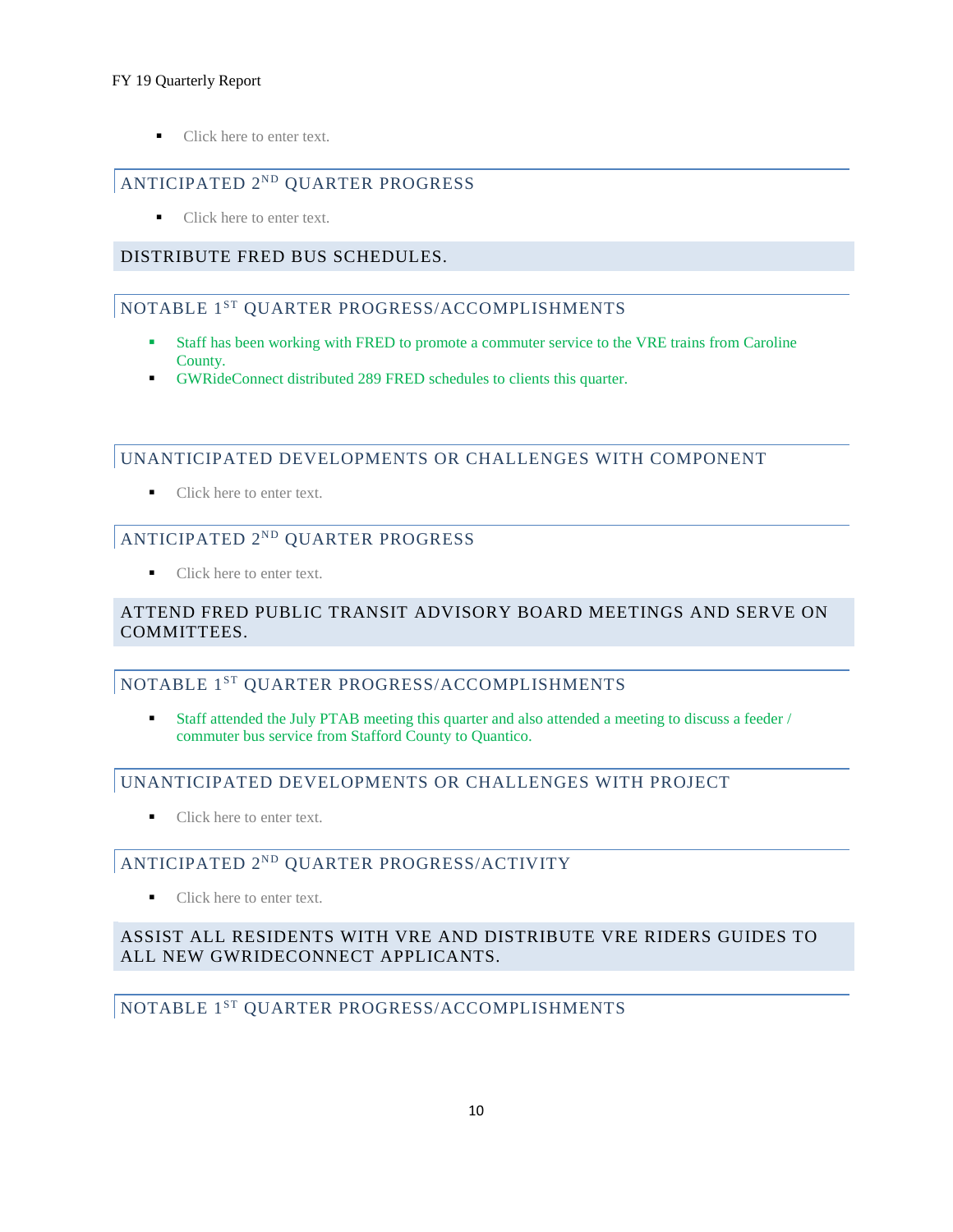#### FY 19 Quarterly Report

 Staff assists GW region clients with VRE on a daily basis via phone, email, website or walk-in. Staff distributed 285 VRE Riders Guides this quarter and conducted a VRE commuter lot survey to determine utilization.

#### UNANTICIPATED DEVELOPMENTS OR CHALLENGES WITH PROJECT

■ Click here to enter text.

# ANTICIPATED 2ND QUARTER PROGRESS/ACTIVITY

Click here to enter text.

## ASSIST ALL RESIDENTS WITH THE METRO SYSTEM AND DISTRIBUTE METRO GUIDES TO ALL NEW GWRIDECONNECT APPLICANTS.

#### NOTABLE 1ST QUARTER PROGRESS/ACCOMPLISHMENTS

 Staff assists GW region clients with Metro on a daily basis via phone, email, website or walk-in. Staff distributed 285 Metro system maps this quarter.

# UNANTICIPATED DEVELOPMENTS OR CHALLENGES WITH PROJECT

• Click here to enter text.

## ANTICIPATED 2ND QUARTER PROGRESS/ACTIVITY

Click here to enter text.

#### ADVERTISE AND PROMOTE BUSES THROUGH ADVERTISING CAMPAIGNS, FACEBOOK AND THE TRANSIT OPTIONS PAGE ON THE GWRIDECONNECT WEBSITE.

## NOTABLE 1ST QUARTER PROGRESS/ACCOMPLISHMENTS

- Commuter Buses were advertised as an option in the Free Lance Star and were featured in radio advertisements that ran in September.
- The new and improved FRED bus runs in Caroline were heavily promoted this quarter to build ridership through Facebook posts, website listing, and mail outs.

## UNANTICIPATED DEVELOPMENTS OR CHALLENGES WITH PROJECT

Click here to enter text.

# ANTICIPATED 2ND QUARTER PROGRESS/ACTIVITY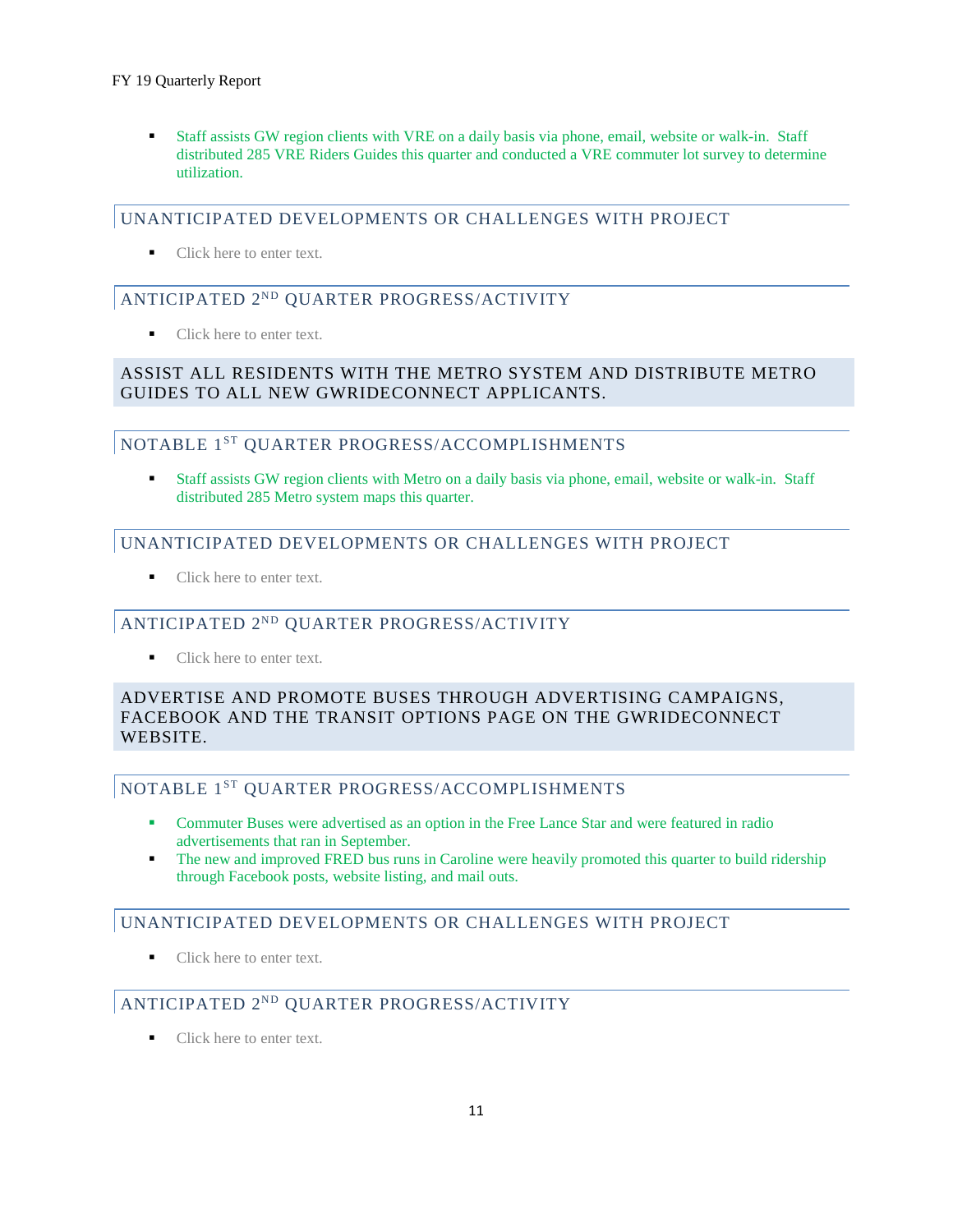# **ADVERTISING CAMPAIGNS**

#### DESIGN NEW COLOR DISPLAY ADS FOR SEASONAL CAMPAIGNS.

# NOTABLE 1ST QUARTER PROGRESS/ACCOMPLISHMENTS

A new color ad will be designed in the Winter for the Spring / Summer campaign.

#### UNANTICIPATED DEVELOPMENTS OR CHALLENGES WITH COMPONENT

• Click here to enter text.

#### ANTICIPATED 2ND QUARTER PROGRESS

Click here to enter text.

#### PLACE LARGE COLOR DISPLAY ADS IN THE NEWSPAPER MONTHLY.

#### NOTABLE 1<sup>ST</sup> QUARTER PROGRESS/ACCOMPLISHMENTS

 15 large color display ads were placed weekly on Wednesdays and Sundays this quarter. Ads were not placed on or near holidays.

#### UNANTICIPATED DEVELOPMENTS OR CHALLENGES WITH COMPONENT

Click here to enter text.

# ANTICIPATED 2ND QUARTER PROGRESS

■ Click here to enter text.

## ADVERTISE GOOGLE ADWORDS ON A WEEKLY BASIS EACH MONTH.

#### NOTABLE 1ST QUARTER PROGRESS/ACCOMPLISHMENTS

 GWRideConnect had 83,138 impressions on Google that resulted in 4,682 clicks through to the website. The website also had 17,974 page views this quarter.

#### UNANTICIPATED DEVELOPMENTS OR CHALLENGES WITH PROJECT

■ Click here to enter text.

# ANTICIPATED 2ND QUARTER PROGRESS/ACTIVITY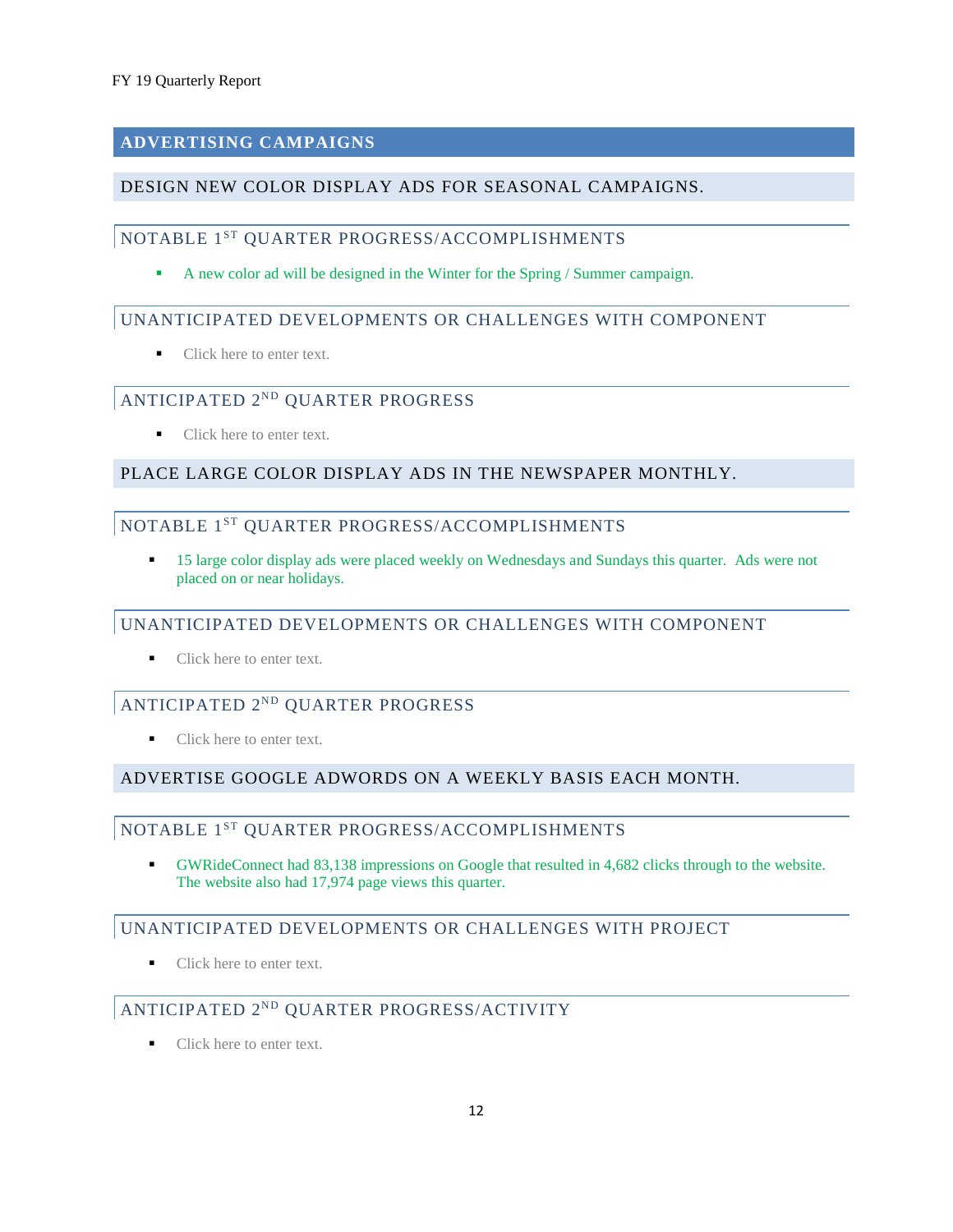#### ADVERTISE GWRIDECONNECT FACEBOOK PAGE ON A WEEKLY BASIS EACH MONTH.

#### NOTABLE 1ST QUARTER PROGRESS/ACCOMPLISHMENTS

 GWRideConnect's Facebook page was advertised this quarter resulting in more persons liking and following the page.

#### UNANTICIPATED DEVELOPMENTS OR CHALLENGES WITH PROJECT

Click here to enter text.

#### ANTICIPATED 2ND QUARTER PROGRESS/ACTIVITY

Click here to enter text.

#### CONDUCT FALL MARKETING CAMPAIGN / PLACE ALL ADS, BOOK RADIO SPOTS

#### NOTABLE 1ST QUARTER PROGRESS/ACCOMPLISHMENTS

GWRideConnect conducted the Fall Advertising Campaign in September with radio advertising and fall themed display ads in the Fredericksburg Free Lance-Star. In addition to the Fall campaign GWRideConect advertised the program the following ways:

- Display ads ran in the Fredericksburg Free-Lance Star 15 times this quarter with summer and fall themed advertisements.
- GWRideConnect appeared on Google 83,138 times this quarter. The number of impressions resulted in 4,682 clicks to the website.
- Facebook advertising continued throughout the quarter. The GWRideConnect Facebook Page now has over 14,228 people that follow the page, more than the City of Fredericksburg.
- Radios spots were featured on 2 stations and ran 202 times in September.

#### UNANTICIPATED DEVELOPMENTS OR CHALLENGES WITH PROJECT

Click here to enter text.

#### ANTICIPATED 2ND QUARTER PROGRESS/ACTIVITY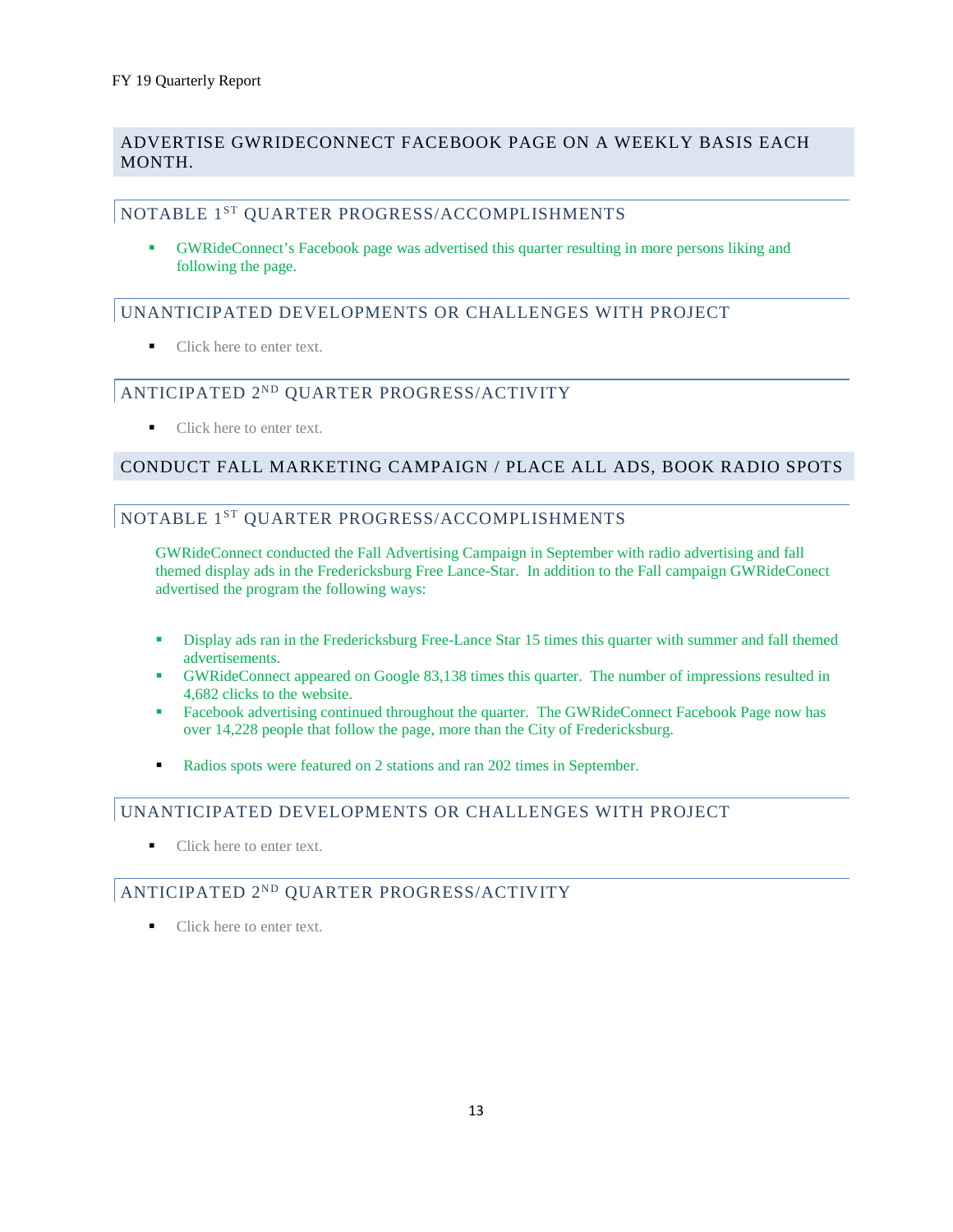# **COMMUTER LOTS**

#### RENEW LEASE AGREEMENT WITH PROPERTY OWNER IN LADYSMITH TO LEASE 25 COMMUTER PARKING SPACES AT THE LADYSMITH PROFESSIONAL OFFICE BUILDING.

#### NOTABLE 1<sup>ST</sup> OUARTER PROGRESS/ACCOMPLISHMENTS

 Staff renewed the lease agreement for 25 spaces at the Ladysmith office park on September 20, 2018 with the same terms as last fiscal year. The lease will run for 1 year and will need to be renewed September, 2019.

#### UNANTICIPATED DEVELOPMENTS OR CHALLENGES WITH COMPONENT

■ Click here to enter text.

## ANTICIPATED 2ND QUARTER PROGRESS

Click here to enter text.

#### MAKE MONTHLY PAYMENTS FOR LEASED SPACES OF \$1.00 PER SPACE PER WORK DAY

#### NOTABLE 1ST QUARTER PROGRESS/ACCOMPLISHMENTS

Staff makes monthly payments to all leased spaces based on the terms of the respective leases.

#### UNANTICIPATED DEVELOPMENTS OR CHALLENGES WITH COMPONENT

Click here to enter text.

# ANTICIPATED 2ND QUARTER PROGRESS

■ Click here to enter text.

#### INSPECT ALL OF THE COMMUTER LOTS IN THE REGION AND MONITOR UTILIZATION THROUGHOUT THE YEAR.

#### NOTABLE 1<sup>ST</sup> OUARTER PROGRESS/ACCOMPLISHMENTS

 All commuter lots were inspected in the second quarter in October to monitor utilization. Utilization was higher in the lots located in Stafford County.

#### UNANTICIPATED DEVELOPMENTS OR CHALLENGES WITH PROJECT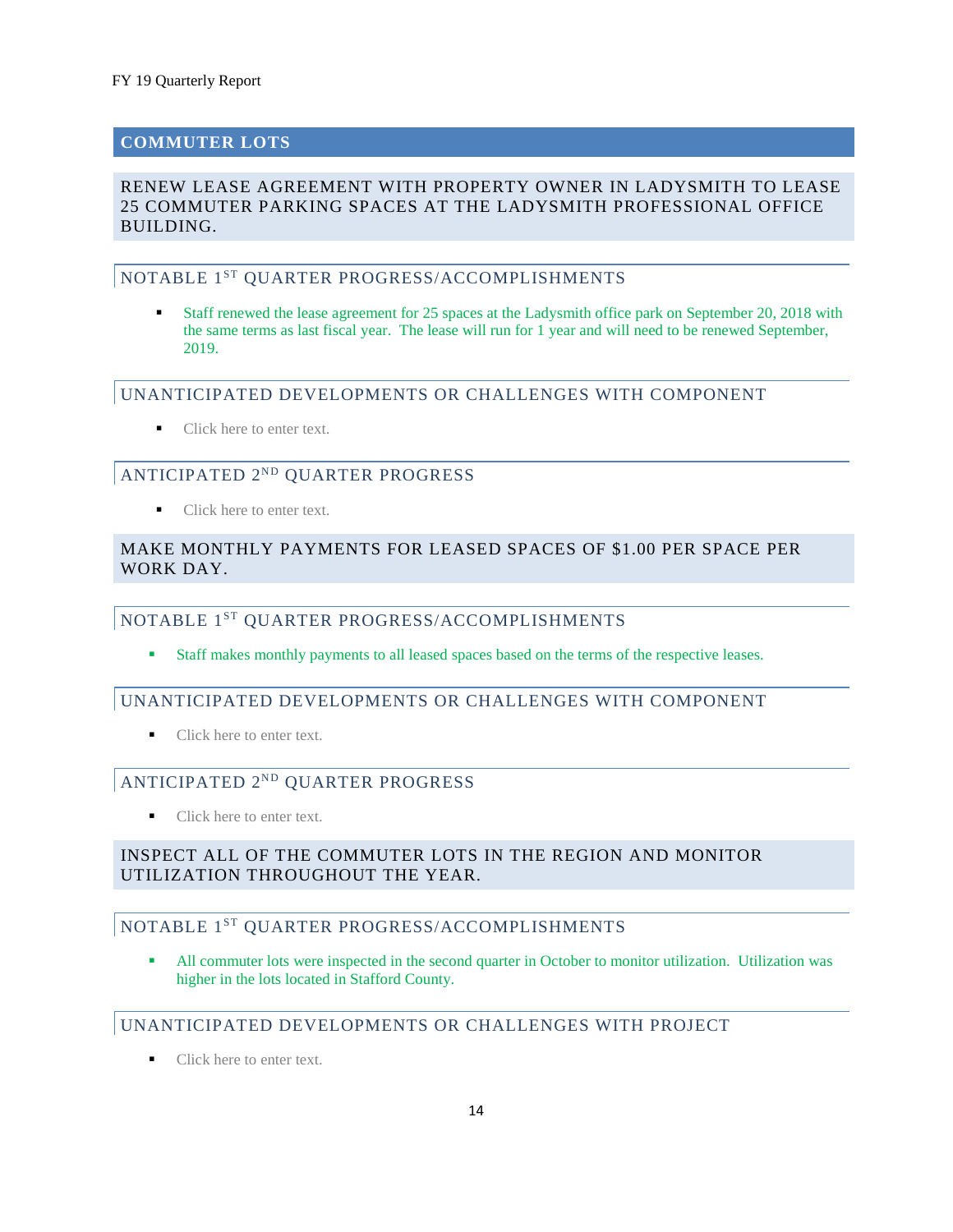# ANTICIPATED 2ND QUARTER PROGRESS/ACTIVITY

• Click here to enter text.

#### **EMPLOYER / REALTOR OUTREACH**

#### SET UP MEETINGS WITH EMPLOYERS IN THE REGION

#### NOTABLE 1ST QUARTER PROGRESS/ACCOMPLISHMENTS

Staff has had discussions with staff at NSWC in Dahlgren regarding bus service in King George County.

#### UNANTICIPATED DEVELOPMENTS OR CHALLENGES WITH COMPONENT

Click here to enter text.

# ANTICIPATED 2ND QUARTER PROGRESS

■ Click here to enter text.

#### DISTRIBUTE RIDESHARE INFORMATION PACKETS AND CARDS TO LOCAL REALTORS, HOTELS, LIBRARIES AND EMPLOYERS AND TOURISM DEPARTMENTS

## NOTABLE 1ST QUARTER PROGRESS/ACCOMPLISHMENTS

**Work continues in this area** 

#### UNANTICIPATED DEVELOPMENTS OR CHALLENGES WITH COMPONENT

Click here to enter text.

# ANTICIPATED 2ND QUARTER PROGRESS

■ Click here to enter text.

#### ATTEND JOB FAIRS THROUGHOUT THE YEAR AS INVITED BY EMPLOYERS.

# NOTABLE 1ST QUARTER PROGRESS/ACCOMPLISHMENTS

 Staff attended the job fair at the Pentagon in July where they networked with other TDM professionals and assisted area residents.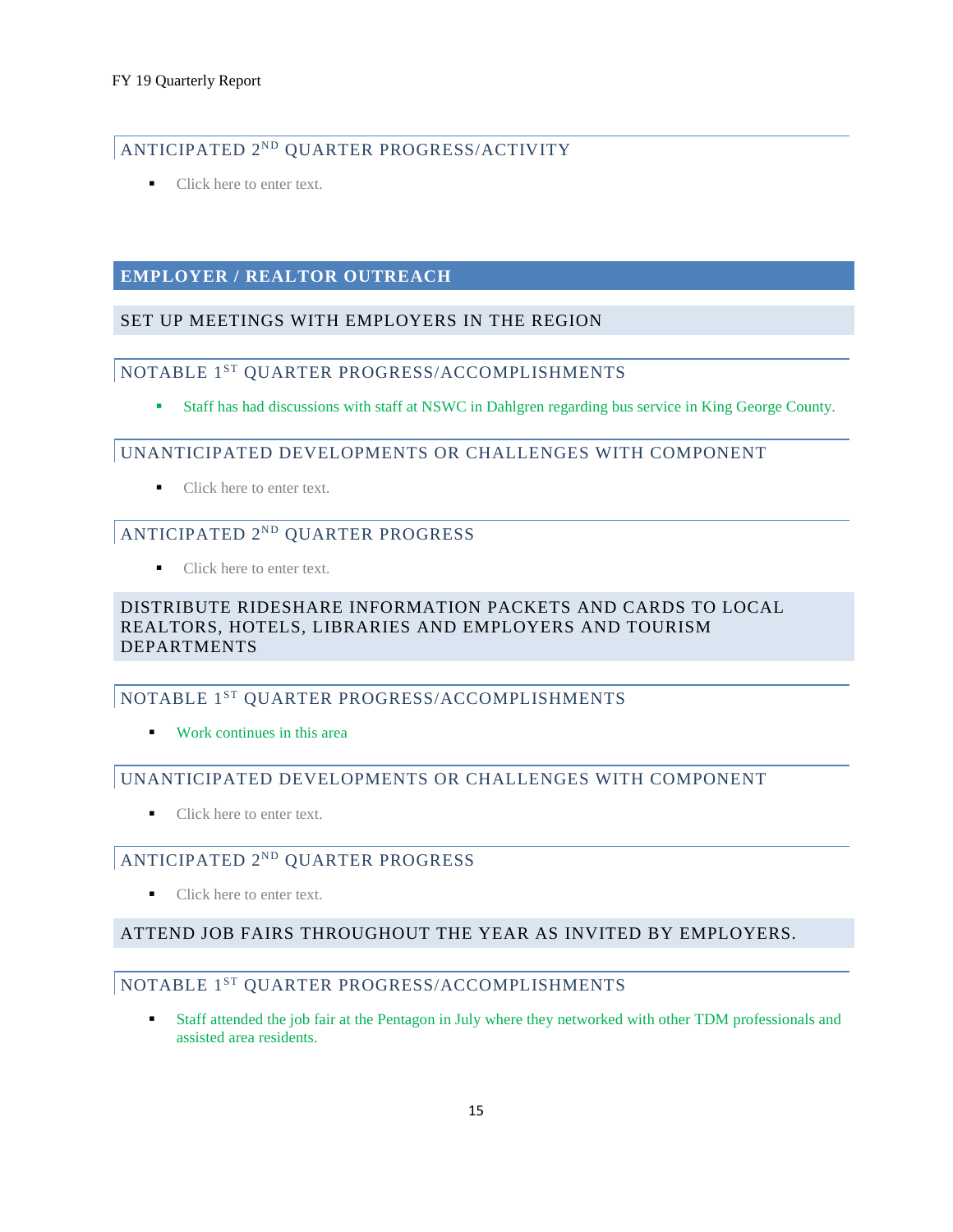# UNANTICIPATED DEVELOPMENTS OR CHALLENGES WITH PROJECT

• Click here to enter text.

# ANTICIPATED 2ND QUARTER PROGRESS/ACTIVITY

■ Click here to enter text.

#### **TDM, BIKE AND PED PLANNING**

#### ATTEND MEETINGS WITH FAMPO REGARDING BIKE AND PEDESTRIAN PLANNING

#### NOTABLE 1ST QUARTER PROGRESS/ACCOMPLISHMENTS

• Nothing to report this quarter.

#### UNANTICIPATED DEVELOPMENTS OR CHALLENGES WITH COMPONENT

Click here to enter text.

# ANTICIPATED 2ND QUARTER PROGRESS

Click here to enter text.

## PROMOTE BIKE AND PEDESTRIAN TRAILS IN THE REGION THROUGH GWRIDECONNECT FACEBOOK PAGE.

## NOTABLE 1ST QUARTER PROGRESS/ACCOMPLISHMENTS

**Work in this area continues.** 

## UNANTICIPATED DEVELOPMENTS OR CHALLENGES WITH COMPONENT

■ Click here to enter text.

# ANTICIPATED 2ND QUARTER PROGRESS

■ Click here to enter text.

#### **TRAVEL AND TRAINING**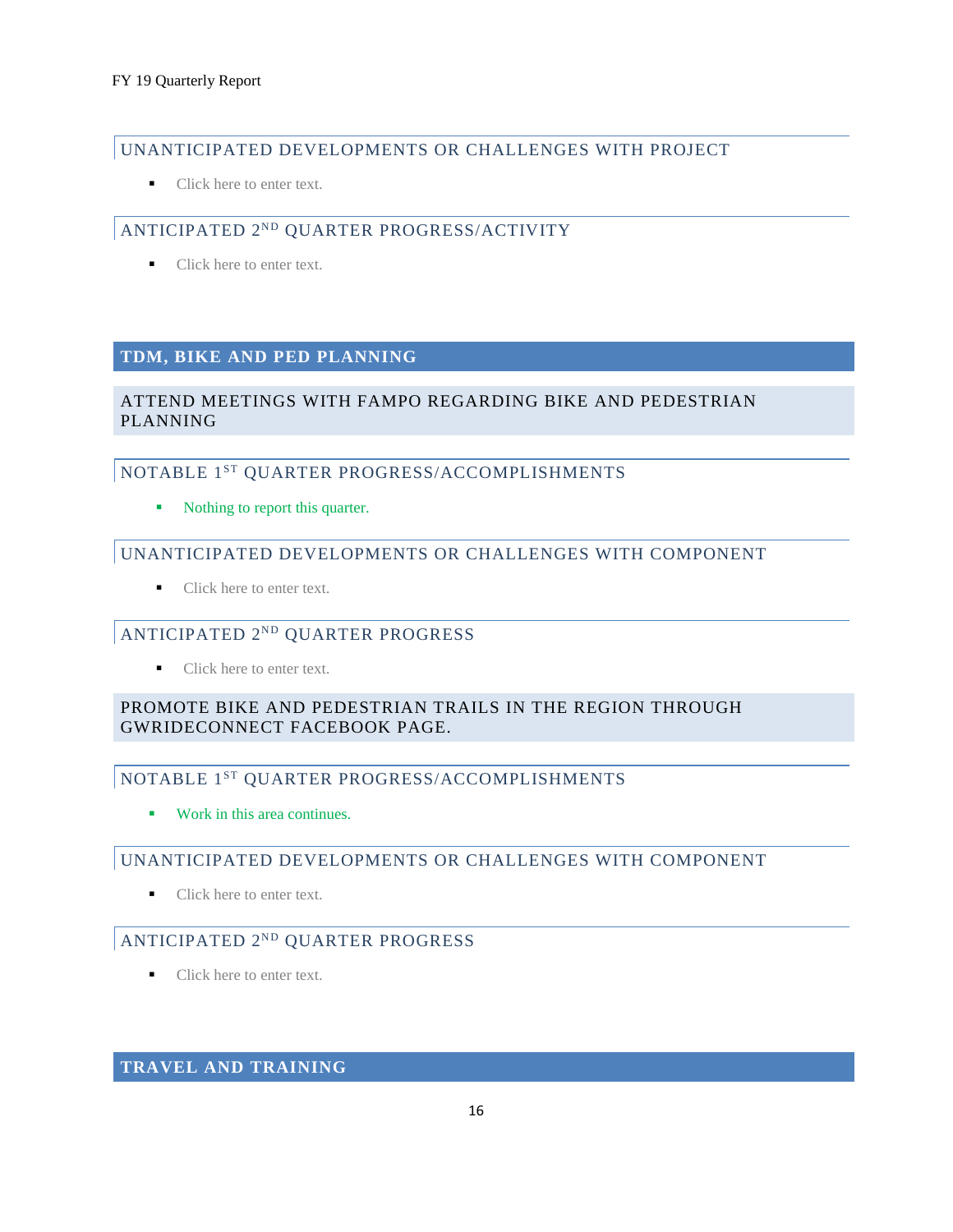#### TRAVEL TO MEETINGS THROUGHOUT THE YEAR.

#### NOTABLE 1ST QUARTER PROGRESS/ACCOMPLISHMENTS

 Staff attended the ACT National Conference in July and also the Act Chesapeake Chapter Meeting in October.

#### UNANTICIPATED DEVELOPMENTS OR CHALLENGES WITH COMPONENT

• Click here to enter text.

# ANTICIPATED 2ND QUARTER PROGRESS

Click here to enter text.

#### TRAVEL TO JOB FAIRS.

# NOTABLE 1ST QUARTER PROGRESS/ACCOMPLISHMENTS

**Please see above regarding job fairs.** 

#### UNANTICIPATED DEVELOPMENTS OR CHALLENGES WITH COMPONENT

Click here to enter text.

#### ANTICIPATED 2ND QUARTER PROGRESS

Click here to enter text.

#### ATTEND CONFERENCES AND WORKSHOPS.

#### NOTABLE 1<sup>ST</sup> QUARTER PROGRESS/ACCOMPLISHMENTS

• Please see travel to meetings regarding this.

#### UNANTICIPATED DEVELOPMENTS OR CHALLENGES WITH PROJECT

Click here to enter text.

## ANTICIPATED 2ND QUARTER PROGRESS/ACTIVITY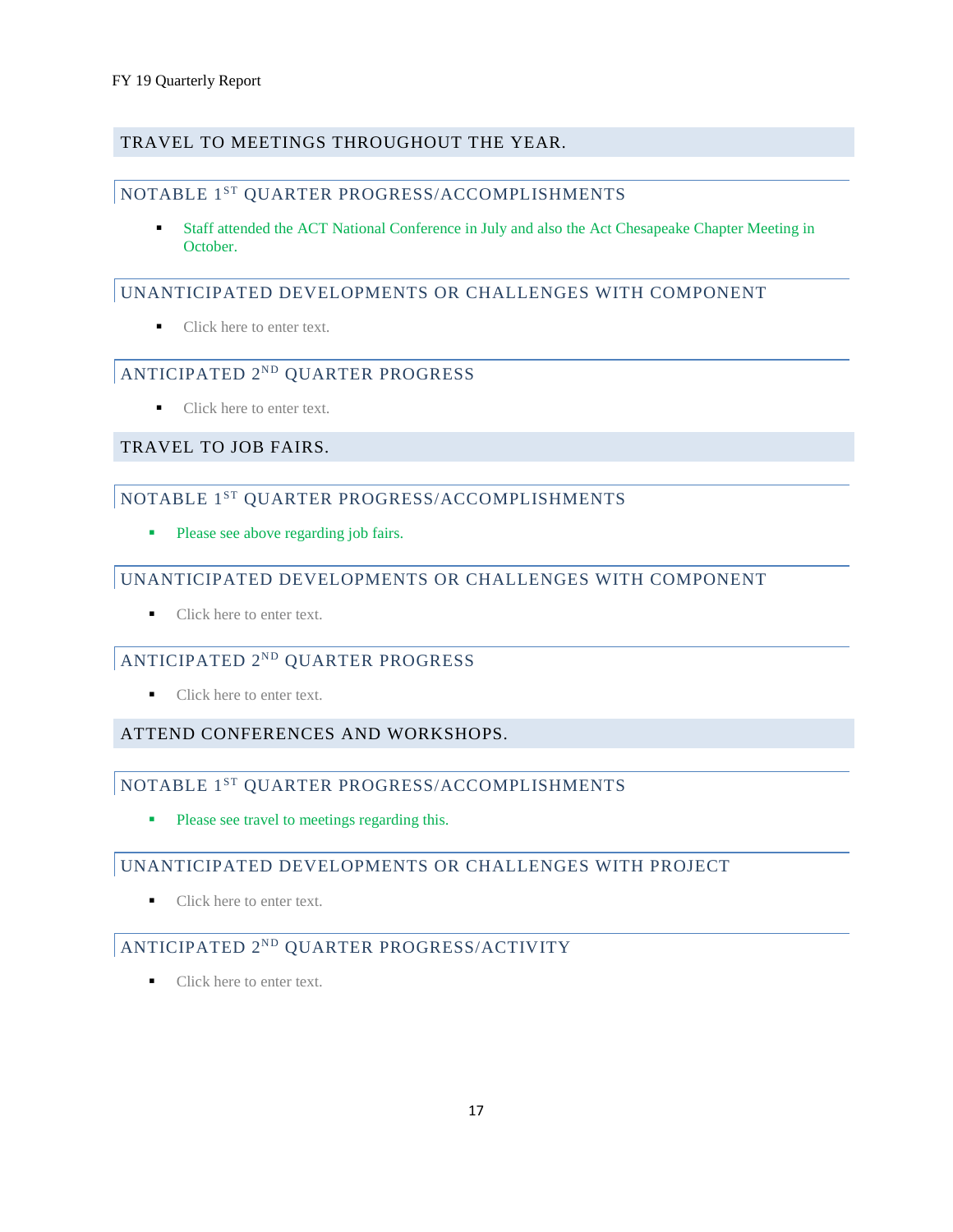#### **COMPUTER / IT NEEDS**

#### RENEW HOSTING FOR GWRIDECONNECT WEBSITE AND PURCHASE NEW COMPUTER EQUIPMENT FOR STAFF.

# NOTABLE 1ST QUARTER PROGRESS/ACCOMPLISHMENTS

This hosting will be renewed this fiscal year 2019. Staff just purchased computer equipment for three staff members. Equipment was installed in the 2<sup>nd</sup> quarter.

#### UNANTICIPATED DEVELOPMENTS OR CHALLENGES WITH COMPONENT

Click here to enter text.

# ANTICIPATED 2ND QUARTER PROGRESS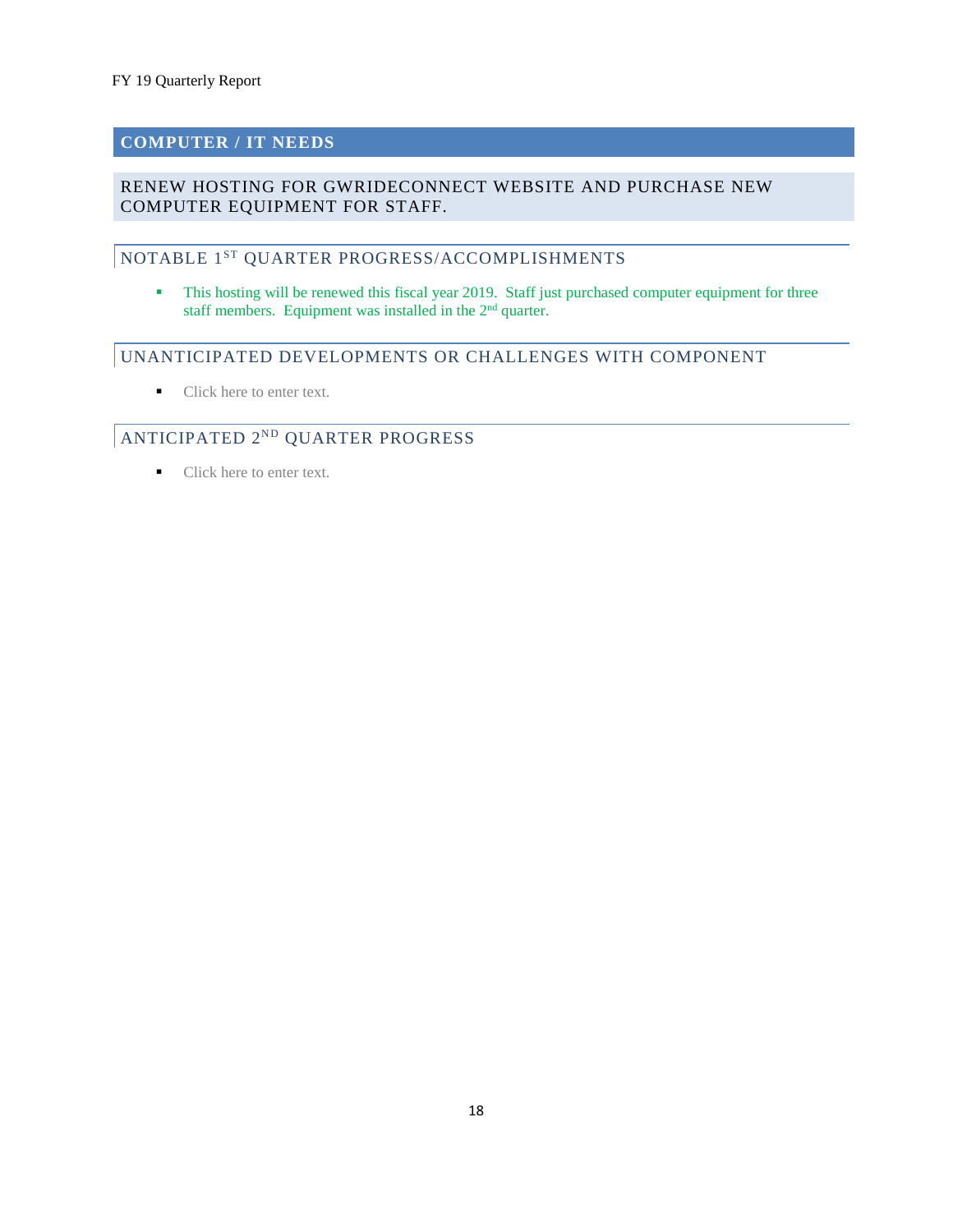|                                                                            | Output         |                |                             |                |                 |          |                          |                |                                  |  |
|----------------------------------------------------------------------------|----------------|----------------|-----------------------------|----------------|-----------------|----------|--------------------------|----------------|----------------------------------|--|
| <b>TDM Operating</b>                                                       | Target         | Jul-18         | Aug-18   Sep-18             |                | Total           |          | Oct-18   Nov-18   Dec-18 |                | Total   Jan-19   Feb-19   Mar-19 |  |
| <b>Free Rideshare Matching Program</b>                                     |                |                |                             |                |                 |          |                          |                |                                  |  |
| # of new and previously assisted clients matched with existing vanpools,   | 4,000          |                |                             |                |                 |          |                          |                |                                  |  |
| carpools or transit services                                               |                | 624            | 265                         | 344            | 1,233           |          |                          | $\sim$         |                                  |  |
| # of express matched vanpools with new GWRideConnect clients going to the  | 104            |                |                             |                |                 |          |                          |                |                                  |  |
| operators respective worksite.                                             |                | 341            | 486                         | 510            | 1,337           |          |                          | $\sim$         |                                  |  |
|                                                                            |                |                |                             |                |                 |          |                          |                |                                  |  |
| # of non-residents, and operators assisted that contact GWRideConnect.     | 2,500          | 307            | 585                         | 650            | 1,542           |          |                          | ÷,             |                                  |  |
| <b>Ridematching Data Continued</b>                                         |                |                |                             |                |                 |          |                          |                |                                  |  |
| # of new to GWRideConnect ride matching applications processed             | <b>TBD</b>     | 85             | 99                          | 105            | 289             |          |                          | $\sim$         |                                  |  |
| # of ride follow up surveys                                                | TBD            | 91             | 98                          | 100            | 289             |          |                          | $\sim$         |                                  |  |
| # of ride matching responses                                               | TBD            | 10             | 10                          | 10             | 30              |          |                          | $\sim$         |                                  |  |
| Ride matching response rate                                                | TBD            | 0%             | $0\%$                       | $0\%$          | 0.00%           |          |                          |                |                                  |  |
| # of successful matches (every mode)                                       | <b>TBD</b>     |                |                             |                | $\sim$          |          |                          | $\sim$         |                                  |  |
| <b>Carpool Formation, Maintenance and Assistance</b>                       |                |                |                             |                |                 |          |                          |                |                                  |  |
| # of carpools formed / assisted through webpage                            | 100            | 582            | 573                         | 596            | 1,751           |          |                          | $\sim$         |                                  |  |
| Transit Options: Commuter Bus, FRED, VRE and METRO / Promotion and Support |                |                |                             |                |                 |          |                          |                |                                  |  |
| # of bus schedules distributed                                             | 1,300          | 85             | 99                          | 105            | 289             |          |                          | $\sim$         |                                  |  |
| # of VRE / Metro guides distributed                                        | 2,000          | 170            | 201                         | 200            | 571             |          |                          | $\sim$         |                                  |  |
| # of PTAB meetings attended                                                | 6              | $\mathbf{1}$   | $\mathcal{L}^{\mathcal{L}}$ | $\sim$         | $\mathbf{1}$    | $1\vert$ |                          | $\mathbf{1}$   |                                  |  |
| <b>GWRideConnect Advertising</b>                                           |                |                |                             |                |                 |          |                          |                |                                  |  |
| # of ads placed in Free Lance Star and other regional papers               | 100            | 5              | 5 <sup>1</sup>              | 5              | 15              |          |                          | $\sim$         |                                  |  |
| # of radio commercials                                                     | 400            | $\overline{0}$ | $\overline{0}$              | 202            | 202             |          |                          | $\overline{a}$ |                                  |  |
| # of Google impressions                                                    | 3,000          | 24,854         | 30,139                      | 28,145         | 83,138          |          |                          | $\sim$         |                                  |  |
| # of clicks through to the website                                         | TBD            | 1,481          | 1,621                       | 1,580          | 4,682           |          |                          | $\overline{a}$ |                                  |  |
| Facebook                                                                   |                |                |                             |                |                 |          |                          |                |                                  |  |
| # of posts                                                                 | 150            | 25             | 19                          | 13             | $\overline{57}$ |          |                          | $\sim$         |                                  |  |
| # of page followers                                                        | 1.000          |                |                             |                | 14,165          |          |                          | $\sim$         |                                  |  |
| # of page likes                                                            | TBD            |                |                             |                | 14,228          |          |                          | $\sim$         |                                  |  |
| # of page views                                                            | <b>TBD</b>     | 4,153          | 5,877                       | 2,789          | 12,819          |          |                          | $\blacksquare$ |                                  |  |
| <b>GWRideConnect Website</b>                                               |                |                |                             |                |                 |          |                          |                |                                  |  |
| # of page views                                                            | TBD            | 5,894          | 6,480                       | 5,600          | 17,974          |          |                          | $\omega$       |                                  |  |
| # of unique page views                                                     | TBD            | 4,518          | 4,920                       | 4,383          | 13,821          |          |                          | $\sim$         |                                  |  |
| # of vanpool page views                                                    | TBD            | 1,593          | 1,845                       | 1,485          | 4,923           |          |                          | $\sim$         |                                  |  |
| # of transit page views                                                    | TBD            | 1,404          | 1,573                       | 1.474          | 4,451           |          |                          | $\sim$         |                                  |  |
| Bounce rate                                                                | <b>TBD</b>     | 66%            | 65%                         | 69%            | 66.53%          |          |                          | $\sim$         |                                  |  |
| Vanpool                                                                    |                |                |                             |                |                 |          |                          |                |                                  |  |
| # of vanpools formed                                                       | <b>TBD</b>     | $\mathbf{1}$   | 5                           | 5              | 11              |          |                          | $\sim$         |                                  |  |
| # of VanStart requests                                                     | TBD            | $\overline{2}$ | $\overline{3}$              | $\overline{2}$ | $\overline{7}$  |          |                          | $\blacksquare$ |                                  |  |
| # of VanSave requests                                                      | <b>TBD</b>     | $\bar{a}$      | L.                          |                |                 |          |                          | $\omega$       |                                  |  |
| # of Vanpools assisted                                                     | <b>TBD</b>     | 247            | 510                         | 545            | 1,302           |          |                          | $\sim$         |                                  |  |
| <b>Commtuer Lots</b>                                                       |                |                |                             |                |                 |          |                          |                |                                  |  |
| # of spaces leased                                                         | 3              | 105            | 105                         | 105            | 105 total       |          |                          | $\sim$         |                                  |  |
| # of lot inspections                                                       |                |                |                             | $\overline{7}$ | $\overline{7}$  |          |                          |                |                                  |  |
|                                                                            | TBD            |                |                             |                |                 |          |                          | $\sim$         |                                  |  |
| Employer / Realtor / New Resident Outreach                                 |                |                |                             |                |                 |          |                          |                |                                  |  |
| # of employee meetings                                                     | 8              | 1              |                             |                | 1               |          |                          | $\sim$         |                                  |  |
| # of job fairs attended                                                    | $\overline{4}$ | $\mathbf{1}$   |                             |                | $\mathbf{1}$    |          |                          | $\sim$         |                                  |  |
| # of rideshare packets / postcards distributed                             | $\overline{2}$ | 5              | 94                          |                | 99              |          |                          | $\omega$       |                                  |  |
| # of GWRideConnect Fact sheets for Fredericksburg Area Realtors            |                |                | 1,600                       |                | 1,600           |          |                          | $\sim$         |                                  |  |